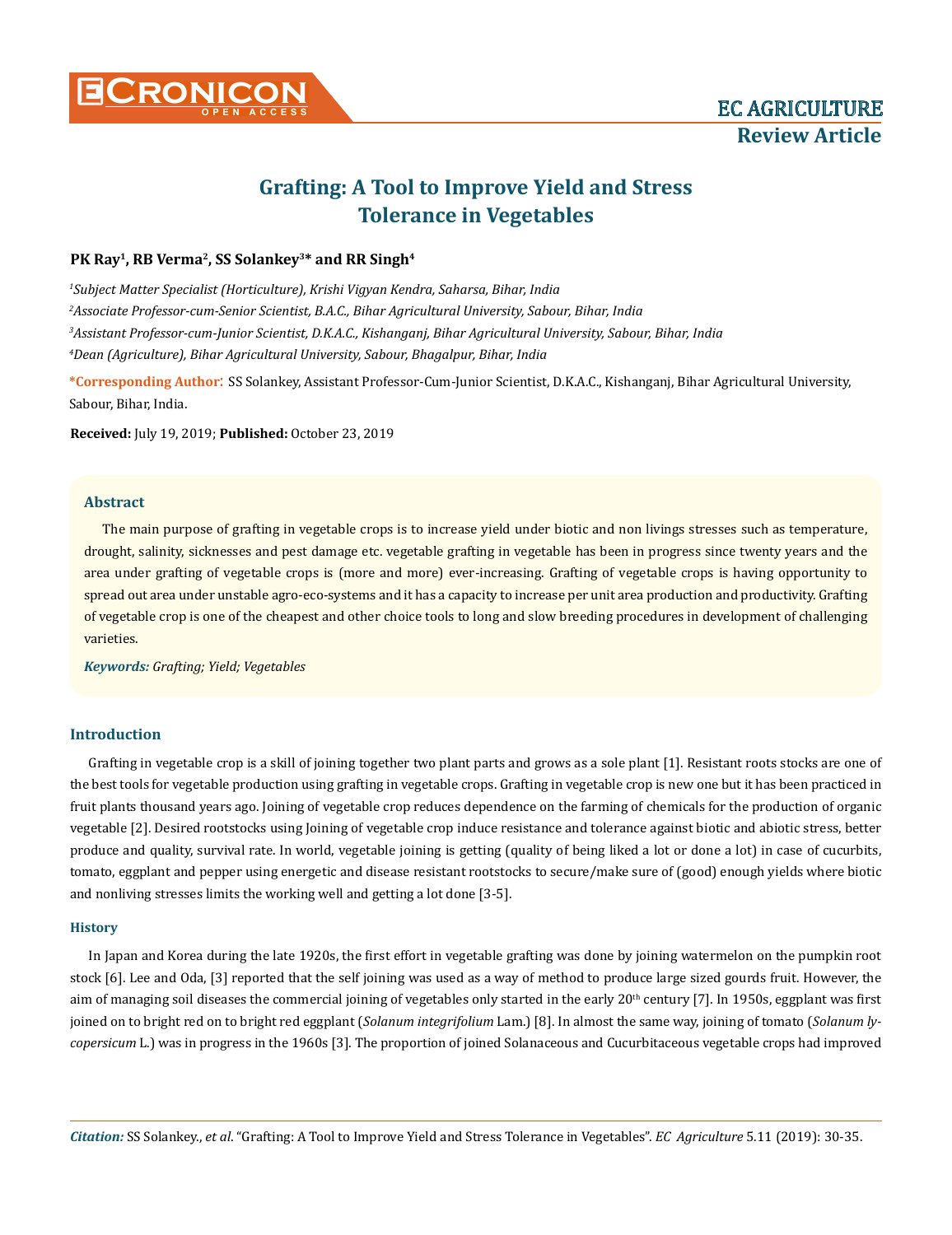in Japan (59%) and in Korea (81%) by 1990 [9]. Joining work on vegetable crop has been started by Dr. R. M. Bhatt and his co-workers/ his friends at IIHR, Bangalore, India. Brinjal joining using *Solanum nigrum* as root stock has done in Tamilnadu Agricultural University, Coimbatore. Cucurbit joining by taking *Momordica cochinchinensis* as rootstock has done at National Bureau of Plant Genetic Resources station, Kerala with 98% success rate.

# **Importance and use of vegetable grafting**

## **Resistance to biotic and abiotic stresses**

The watermelon joined on to the rootstock of bottle gourd improves flooding tolerance under heavy or loamy soils. Anonyms [10] 2013 reported that cucurbits joined on pumpkin provide (time period with not enough rain) tolerance in sandy soil. 60% increase in yield when mini watermelons joined on to a rootstock of PS1313. Low temperature and quality resistance have been found in Cucumber joined on rootstock of Shintoza type [11]. Under greenhouse cultivation the watermelon joined on to saline tolerant rootstocks increases yield around 81% [12]. Goreta., *et al*. [13] found that the weight of shoot and area of leaf increases when watermelon Cv. Fantasy joined on rootstock of Strongtosa. In greenhouse condition, soil bore sicknesses and some of the biotic stresses cause damage in vegetable production [3,14].

#### **Improve the qualitative and quantitative traits**

Root system play major role in fruit quality of shoot [15]. Higher marketable yield and fruit quality has been found in grafted plants [16]. Quality and yield will be increased when eggplants joined on *S. torvum* and also increased the fruit size. Joining and rootstock type can affect the quality characteristics [17]. Quality characters are influenced by the rootstock [18]. No big differences in total solids by "Oxheart" tomato joined on to two interspecific crosses [19]. Further research is needed regarding improvement of qualitative traits through grafting techniques.

#### **Flowering and harvest period**

'Shintosa' type rootstocks delayed flowering in watermelon, wax gourd, bottle gourd and pumpkin [20]. It causes early development of female flowers as compared to other gourd [21]. Quality characters are affected by date of flowering and harvesting time of fruit. Less evidence about joining effects on flowering and earliness has been found. Due to the growth of scion plants the late flowering in joined plants may be occurred.

## **Essential necessary things for vegetable joining**

- **1. Rootstock/Scion Selection**: Selection of root stock and scion is the single most important step in grafting. 2 3 true leaf stage is appropriate time for joining. Proper physiological stage is the best stage for grafting operation.
- **2. Compatibility of graft**: Both scion and rootstock must compatible to each other. Different methods and techniques are used to hold together tightly to the cut surfaces. Water and nutrients supplied from the rootstock to the scion for rapid growth and development of the graft union.
- **3. Joining aids**: Plastic tub, Gloves, Tubes, Joining Blade, Grafting clips and Pins are most commonly used aids for grafting.
- **4. Screening house**: It should be built with 60 mesh nylon net. Double door systems of screening house are used to reduce the entrance of insect.
- **5. Healing of joins**: Healing is most very important to provide good/willing conditions to help callus formation of joined seedlings. In healing room, temperature should be 28 - 29°C with 95% relative humidity for 5 - 7 days in partially shaded place to encourage callus development at union. It helps in development of better union by maintaining the micro climate. The main aim is to create surrounding conditions by controlling temperature and humidity [22].

31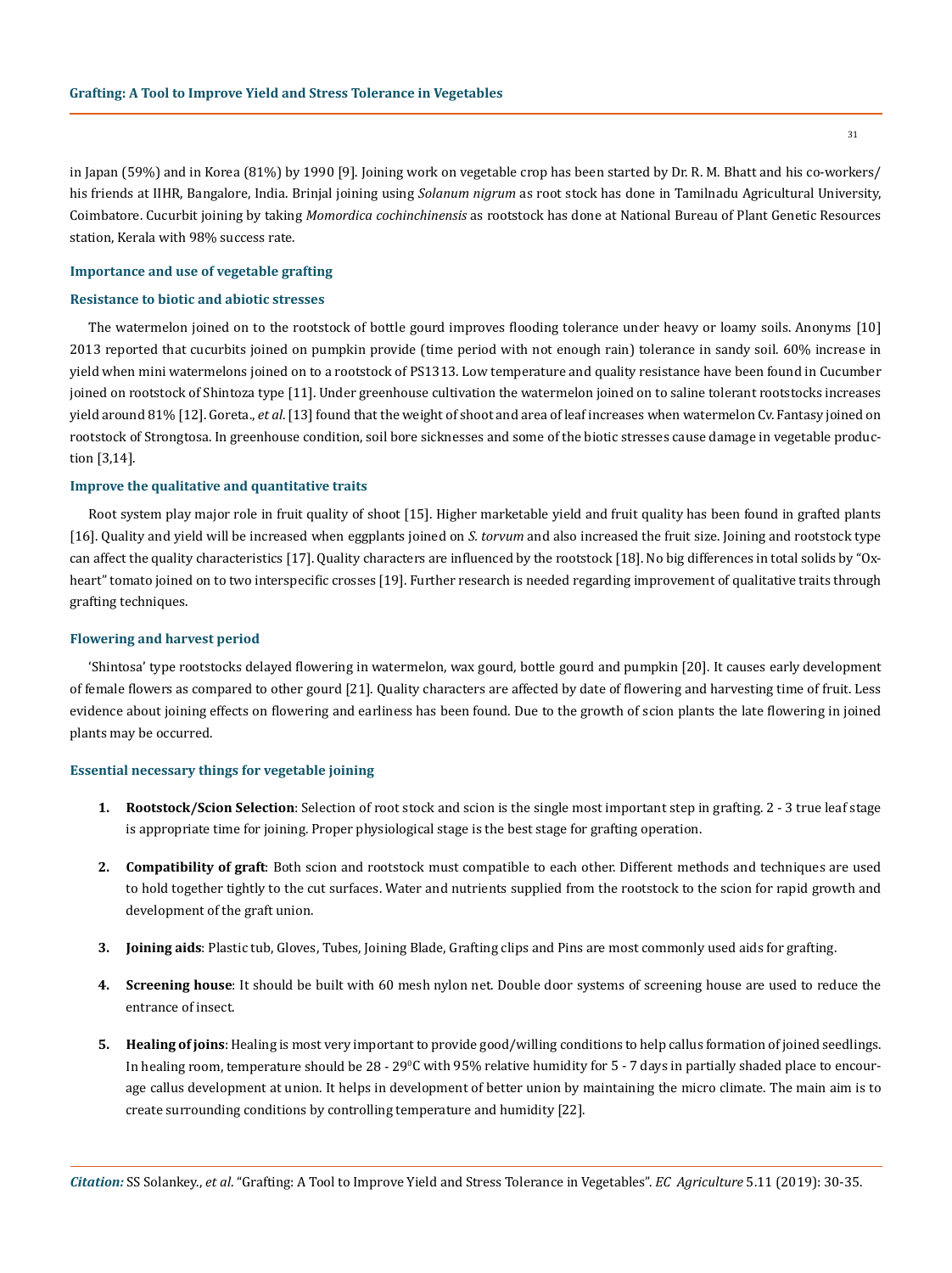#### **Methods of grafting in vegetables**

A grafting method to be employed varies with the kind of crop being grafted, preferences and experience of growers [9,23] and the kind of grafting machines or robots available [23]. The most common methods for grafting fruit vegetables are tube, tongue approach and cleft grafting.

## **Tongue/approach grafting**

Cucumber and melon plants use "tongued approach grafting" which includes two stems cut on an angled slit on the rootstock and a downward angled slit on the scion, which provide tongue-like silt on each stem. A graft union can be obtained after interlocking and sealing these tongues. When both rootstock and scion develop well, the top of the rootstock is cut off five days after grafting and the bottom of the scion is cut off seven days after the top of the rootstock is removed [24].

#### **Cleft grafting**

This practice takes extra time as compared to splice grafting. Cut the scion stem just about 5 mm below the cotyledons; insert the trimmed scion into the rootstock, hold it tightly together place a plastic clip around the graft union [25].

#### **Hole insertion/Top insertion grafting**

In general, watermelon plants prefer the "hole insertion grafting" which removes the true leaf from the rootstock along with the growing point. A bamboo needle is then used or a 1.4-mm size is drilled a bit to open a slit along one side on the hypocotyl of the rootstock and then a scion is inserted with about 40-degree-angle cut on both end into the rootstock [24].

## **Splice grafting/tube grafting/one cotyledon splice grafting**

Tomato plants are produced by "splice grafting" which is done by a single slanting cut, removal of one rootstock cotyledon attached with the growing point. The scion is then cut and matched with the two cut surfaces together, are held with a grafting clip or silicone sleeve [24]. The aforementioned methods are mainly used for grafting disease-resistant rootstocks in vegetable crops.

### **Pin grafting**

The main stem gets about a  $\frac{1}{4}$ " in diameter, then cut the Maxi forts down to about 2" from the soil level, cut off the other tomato, now called a scion,1 at a matching diameter point and put them together, wrapping or putting a 'Japanese grafting pin' device on the join to hold them together. The stems need to be the same diameter so that the cambium layers line up so plant can grow.

## **Post graft healing environment**

The healing chamber should be maintain to proper temperature, humidity and light for all vegetable crops. Healing chamber temperature is usually 5o F higher than the micro climate temperature while the temperature inside the chamber can be higher if sunlight hits the chamber. Temperatures inside the chamber should not drop below 70°F. Plant seedlings can die, if a temperature goes above 90°F inside the chamber. 48 - 72 hours after grafting is very crucial during the healing period, therefore, it is necessary to maintain the humidity and temperature. Raise the RH to about 95% inside the chamber by spraying of water few hours before grafting; before placing the newly grafted plants in the chamber moist them properly [26].

Moreover, the effect of root stock on scion and scion on root stock (Stionic effect) also determines the suitability/compatibility of root stock and scion shoot as well as grafting methods in vegetable crops as per the table 1.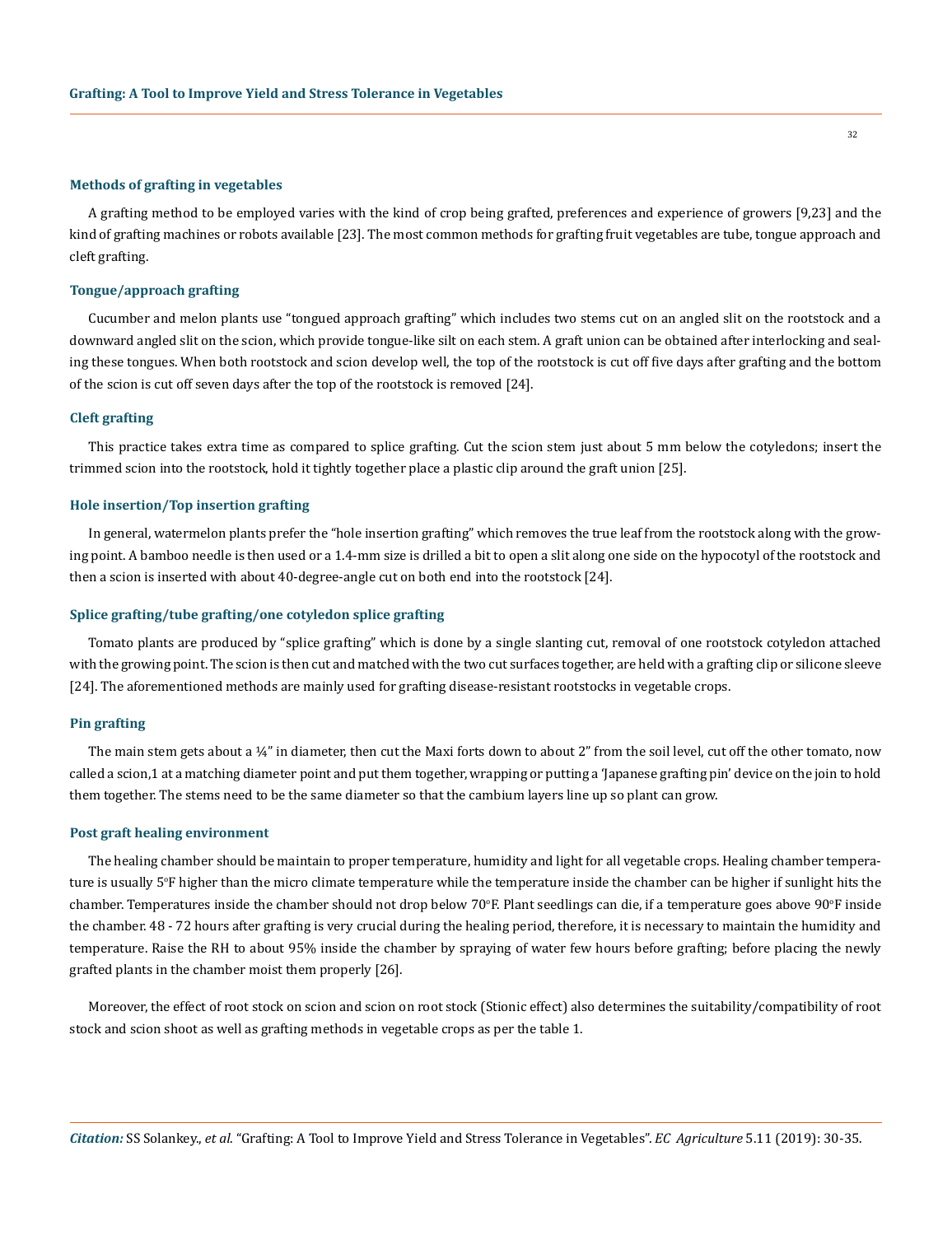| <b>Vegetable crops (Scion)</b> | <b>Rootstock</b>                    | <b>Grafting method</b>              |
|--------------------------------|-------------------------------------|-------------------------------------|
| Eggplant                       | Solanum torvum                      | Tongue and cleft method             |
|                                | S. sissymbrifolium                  | Cleft method                        |
|                                | S. khasianum                        | Both tongue and cleft methods       |
| Tomato                         | S. pimpinellifolium                 | Only Cleft method                   |
|                                | S. nigrum                           | Tongue and cleft methods            |
| Cucumber                       | Cucurbita moschata                  | Hole insertion and tongue<br>method |
|                                | C. maxima                           | tongue method                       |
| Water melon                    | Benincasa hispida                   | Hole insertion and cleft method     |
|                                | Cucurbita moschata                  | Hole insertion and cleft method     |
|                                | C. melo                             | Cleft method                        |
|                                | $C.$ moschata $\times C.$<br>maxima | Hole insertion method               |
|                                | Lagenaria siceraria                 | <b>Splice Grafting</b>              |
| Bitter gourd                   | C. moschata                         | Hole insertion and tongue<br>method |
|                                | Lagenaria siceraria                 | Hole insertion                      |
| Bottle gourd                   | C. moschata, Luffa spp.             | Hole insertion                      |

*Table 1: Compatible rootstocks and grafting methods used in vegetable crops.*

## **Limitations in grafting of vegetable crops**

A variety of limitations related with the production, management and supervision of grafted plants is as follow:

- This practice is labour intensive and required expert people.
- Time management is necessary for sowing of rootstock and scion seeds.
- • For graft healing controlled environment is required.
- Incompatibility of rootstock and scion is found in the early stages or subsequent to transplantation in field situation.
- Seed borne pathogens can increase in the nursery which spread the risk of pathogen.
- People working grafting job in protected structure face the problems of pressure and uneasiness, particularly in April June, September and October [27].

# **Conclusion**

Grafting can efficiently mitigate the adverse effects of biotic and abiotic stress conditions. In India there are now many commercial vegetable nurseries producing grafted seedlings, but high prices prevent small and marginal farmers from purchasing the seedlings. Vegetable grafting is a new technique and many were aware of grafting for fruit crops; they had never tried the method with vegetables. Grafted vegetable plants can offer early fruiting and heavy yield.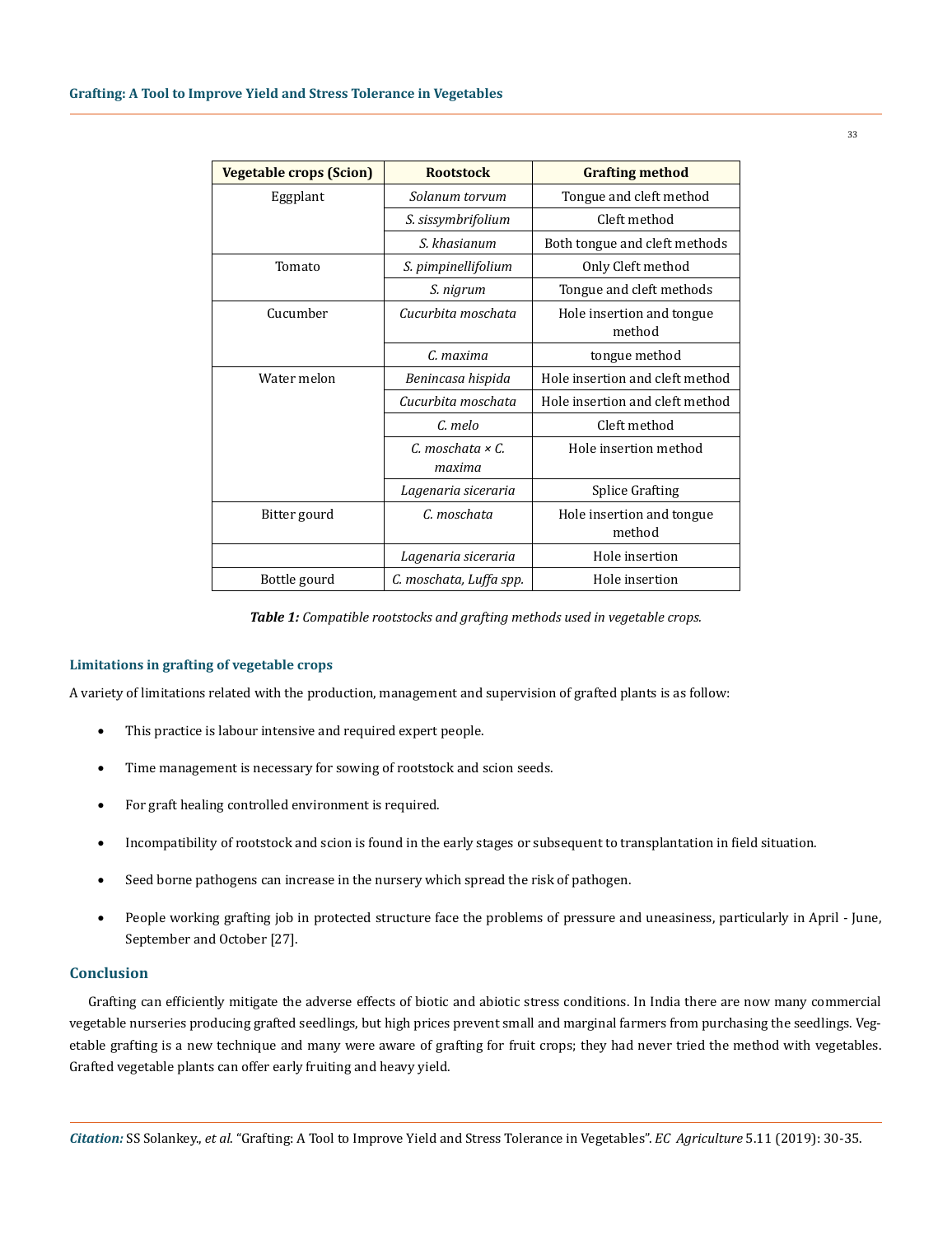## **Bibliography**

- 1. Jules and Janick. "Somatic embryogenesis in cacao and jojoba". *Proceedings of the Interamerican Society for Tropical Horticulture* 30 (1986): 209-213.
- 2. [Rivard CL and Louws FJ. "Grafting to Manage Soil borne Diseases in Heirloom Tomato Production".](https://journals.ashs.org/hortsci/view/journals/hortsci/43/7/article-p2104.xml) *Horticultural Science* 43 (2008): [2008-2111.](https://journals.ashs.org/hortsci/view/journals/hortsci/43/7/article-p2104.xml)
- 3. [Lee JM and Oda M. "Grafting of Herbaceous vegetables and Ornamental Crops".](https://www.researchgate.net/publication/229775364_Grafting_of_Herbaceous_Vegetable_and_Ornamental_Crops) *Horticulture Review* 28 (2003): 61-124.
- 4. Chang CY., *et al.* Proceedings of the 4<sup>th</sup> International Symposium on Machinery and Mechatronics for Agriculture and Biosystems Engineering (ISMAB), Taichung, Taiwan (2008).
- 5. Buller S., *et al*[. "Plant Growth, Fruit yield and quality, and tolerance to Verticillium Wilt of grafted Watermelon and Tomato in field](https://www.researchgate.net/publication/330791493_Plant_Growth_Fruit_Yield_and_Quality_and_Tolerance_to_Verticillium_Wilt_of_Grafted_Watermelon_and_Tomato_in_Field_Production_in_the_Pacific_Northwest)  [production in the Pacific Northwest".](https://www.researchgate.net/publication/330791493_Plant_Growth_Fruit_Yield_and_Quality_and_Tolerance_to_Verticillium_Wilt_of_Grafted_Watermelon_and_Tomato_in_Field_Production_in_the_Pacific_Northwest) *Horticultural Sciences* 48.8 (2013): 1003-1009.
- 6. Leonardi C. "Vegetable grafting tour introduction". University of Catania, Sicily, Italy 23 (2016).
- 7. Louws FJ., *et al*[. "Grafting fruiting vegetables to manage soil borne pathogens, foliar pathogens, arthropods and weeds".](https://www.sciencedirect.com/science/article/pii/S0304423810004462) *Scientia Horticulturae* [127.2 \(2010\): 127-146.](https://www.sciencedirect.com/science/article/pii/S0304423810004462)
- 8. [Oda M. "New grafting method for fruit bearing vegetables in Japan".](C://Users/ACT/Downloads/29-3-187-194_0.pdf) *Japan Agricultural Research Quarterly* 29 (1999): 187-194.
- 9. [Lee JM. "Cultivation of grafted vegetables I. Current status, grafting methods and benefits". HortScience. 29 \(1994\): 235-239.](https://pdfs.semanticscholar.org/b859/aa1f46f10d68a4cbe4f1a53e22e316576835.pdf)
- 10. Anonymous. "Asian Vegetable Research and Development Centre". Thaiwan, Philippines (2013).
- 11. Rouphael Y., *et al*[. "Yield, mineral composition, water relations and water use efficiency of grafted mini-watermelon plants under](https://www.researchgate.net/publication/270568394_Yield_Mineral_Composition_Water_Relations_and_Water_Use_Efficiency_of_Grafted_Mini-watermelon_Plants_Under_Deficit_Irrigation)  deficit irrigation". *[Horticultural Science](https://www.researchgate.net/publication/270568394_Yield_Mineral_Composition_Water_Relations_and_Water_Use_Efficiency_of_Grafted_Mini-watermelon_Plants_Under_Deficit_Irrigation)* 43 (2008): 730-736.
- 12. Colla G., *et al*[. "Role of grafting in vegetable crops grown under saline conditions".](https://www.sciencedirect.com/science/article/pii/S0304423810003705) *Scientia Horticulturae* 127.2 (2010): 147-155.
- 13. Goreta, S., *et al*[. "Vegetative growth, superoxide dismutase activity and ion concentration of salt-stressed watermelon as influenced](https://www.cambridge.org/core/journals/journal-of-agricultural-science/article/vegetative-growth-superoxide-dismutase-activity-and-ion-concentration-of-saltstressed-watermelon-as-influenced-by-rootstock/2B6B98F57A3DDFB7E0F44B1A78CC2914)  by rootstock". *[The Journal of Agricultural Science](https://www.cambridge.org/core/journals/journal-of-agricultural-science/article/vegetative-growth-superoxide-dismutase-activity-and-ion-concentration-of-saltstressed-watermelon-as-influenced-by-rootstock/2B6B98F57A3DDFB7E0F44B1A78CC2914)* 146 (2008): 695-704.
- 14. Pogonyi A., *et al*[. "Effect of Grafting on the Tomato's Yield, Quality and Main Fruit Components in Spring Forcing".](https://www.researchgate.net/publication/216184565_Effect_of_grafting_on_the_tomato) *Acta Alimentaria* [34.4 \(2005\): 453-462.](https://www.researchgate.net/publication/216184565_Effect_of_grafting_on_the_tomato)
- 15. Flores FB., *et al*[. "The effectiveness of grafting to improve tomato fruit quality".](https://www.sciencedirect.com/science/article/pii/S030442381000138X) *Scientia Horticulturae* 125 (2010): 211-217.
- 16. Gebologlu N., *et al*[. "Determining of the yield, quality and nutrient content of tomatoes grafted on different rootstocks in soilless cul](https://www.researchgate.net/publication/267237829_Determining_of_the_yield_quality_and_nutrient_content_of_tomatoes_grafted_on_different_rootstocks_in_soilless_culture)ture". *[Scientific Research and Essays](https://www.researchgate.net/publication/267237829_Determining_of_the_yield_quality_and_nutrient_content_of_tomatoes_grafted_on_different_rootstocks_in_soilless_culture)* 6.10 (2011): 2147-2153.
- 17. Davis AR., *et al*[. "Grafting effects on vegetable quality".](https://journals.ashs.org/hortsci/view/journals/hortsci/43/6/article-p1670.xml) *Hortscience* 43.6 (2008): 1670-1672.
- 18. Nicoletto C., *et al*[. "Effect of grafting and ripening conditions on some qualitative traits of 'Cuore di bue' tomato fruits".](https://www.ncbi.nlm.nih.gov/pubmed/23070949) *Journal of the [Science of Food and Agriculture](https://www.ncbi.nlm.nih.gov/pubmed/23070949)* 93.6 (2012): 1397-403.
- 19. Di-Gioia F., *et al*[. "Influence of rootstock on vegetative growth, fruit yield and quality in 'Cuore di Bue', an heirloom tomato".](https://www.researchgate.net/publication/224936263_Influence_of_rootstock_on_vegetative_growth_fruit_yield_and_quality_in_) *The Jour[nal of Horticultural Science and Biotechnology](https://www.researchgate.net/publication/224936263_Influence_of_rootstock_on_vegetative_growth_fruit_yield_and_quality_in_)* 85.6 (2010): 477-482.
- 20. Yamasaki A., *et al*[. "Mineral concentration and cytokinin activity in the xylem exudates of grafted watermelons as affected by root](https://www.jstage.jst.go.jp/article/jjshs1925/62/4/62_4_817/_article)stocks and crop load". *[Journal of the Japanese Society for Horticultural Science](https://www.jstage.jst.go.jp/article/jjshs1925/62/4/62_4_817/_article)* 62.4 (1994): 817-826.